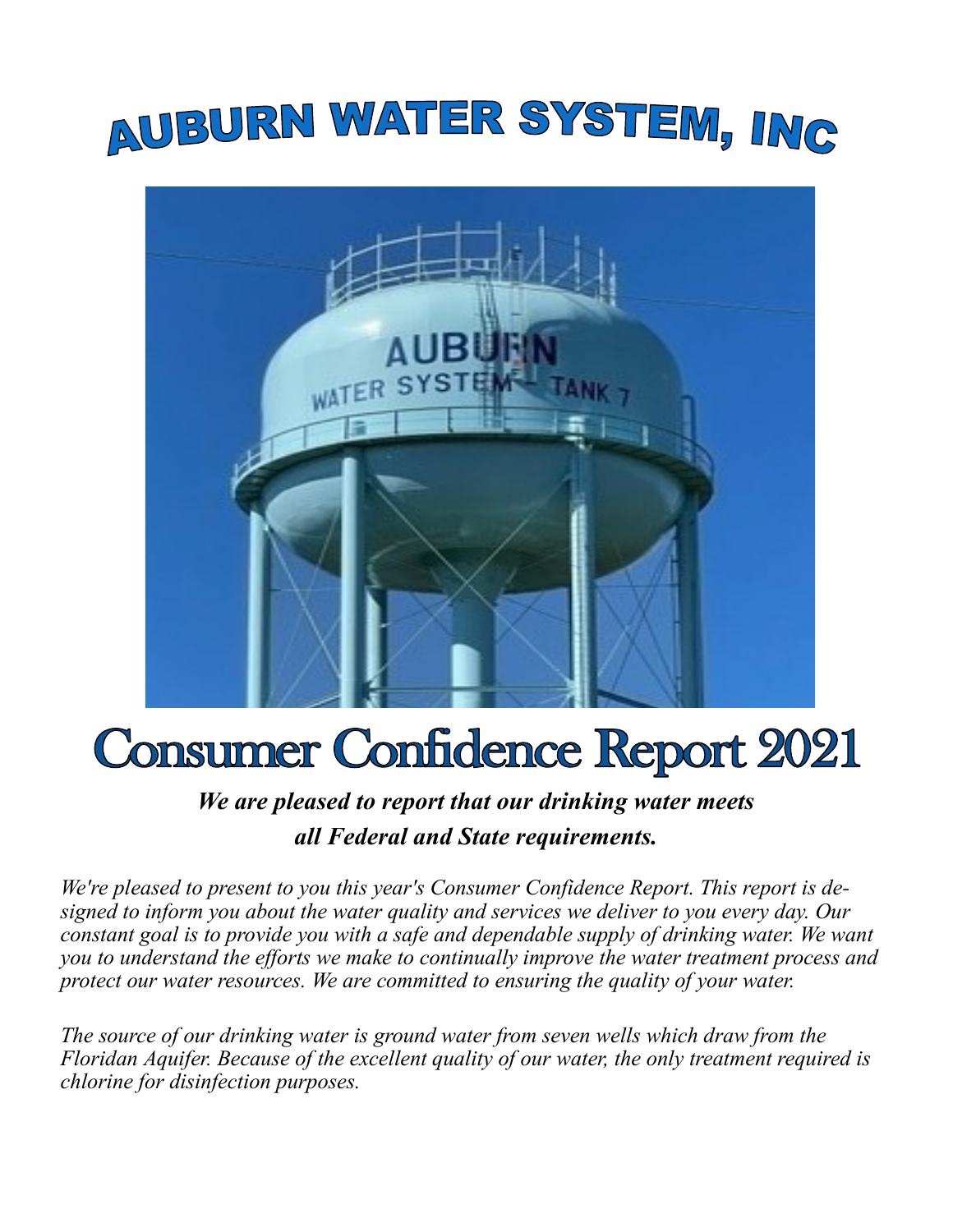

*We encourage our customers to be informed about Auburn Water System. If you want to learn more, please attend any of our regularly scheduled Board meetings or contact our General Manager, Michael Kapotsy or our Operations Manager Richard Laux, at (850) 682 -1258. Our office hours are 8:00 a.m.- 4:00 p.m. Monday - Friday and our office is located at 3097 Locke Lane Crestview, FL 32536. You can also visit* 

*our website <http://auburnwatersystem.com>*

*Auburn Water System, Inc. routinely monitors for contaminants in your drinking water per Federal and State laws, rules, and regulations. Except where indicated otherwise, this report is based on the results of our monitoring for the period of January 1 to December 31, 2021. Data obtained before January 1, 2021, and presented in this report are from the most recent testing done in accordance with the laws, rules, and regulations.* 

## *Definitions:*

*In the table below, you may find unfamiliar terms and abbreviations. To help you better understand these terms we've provided the following definitions:*

#### *Maximum Contaminant Level or MCL:*

*drinking water. MCLs are set as close to the MCLGs as feasible using the best available treatment technology.*

#### *Maximum Contaminant Level Goal or MCLG:*

*The level of a contaminant in drinking water below which there is no known or expected risk to health. MCLGs allow for a margin of safety.*

*Action Level (AL): The concentration of a contaminant which, if exceeded, triggers treatment or other requirements that a water system must follow.*

#### *Maximum residual disinfectant level or MRDL:*

*The highest level of a disinfectant allowed in drinking water. There is convincing evidence that addition of a disinfectant is necessary for control of microbial contaminants.*

#### *Maximum residual disinfectant level goal or MRDLG:*

The highest level of a contaminant that is allowed in The level of a drinking water disinfectant below which *there is no known or expected risk to health. MRDLGs do not reflect the benefits of the use of disinfectants to control microbial contaminants.*

> *Not Detected (ND): Indicates that the substance was not found by laboratory analysis.*

*Parts per billion (ppb) or Micrograms per liter (µg/l): One part by weight of analyte to 1 billion parts by weight of the water sample.*

*Parts per million (ppm) or Milligrams per liter (mg/l): One part by weight of analyte to 1 million parts by weight of the water sample.*

*Picocurie per liter (pCi/L): Measure of the radioactivity in water.*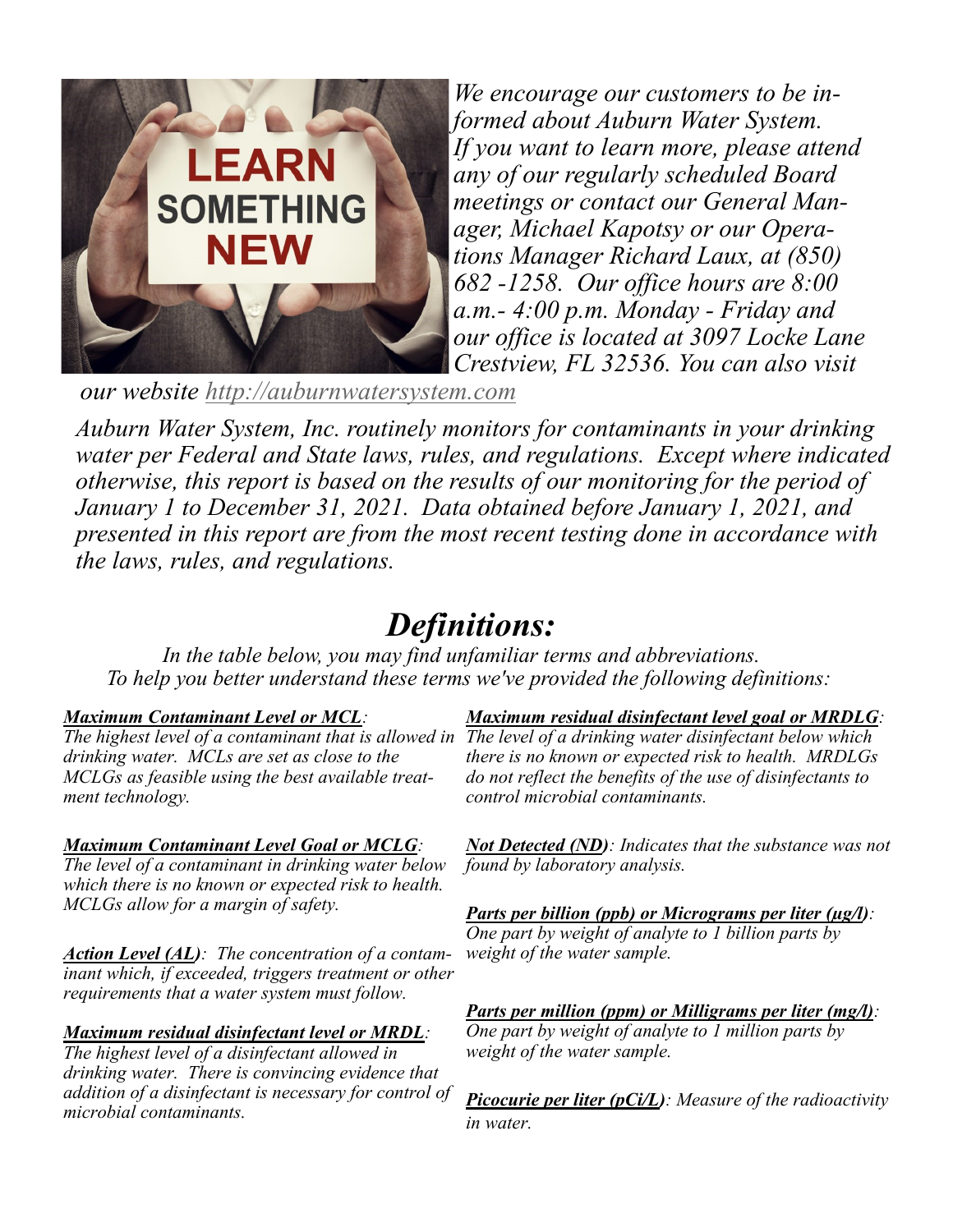| <b>Contaminants Table</b>                     |                                        |                                |                          |                                   |          |                                                 |
|-----------------------------------------------|----------------------------------------|--------------------------------|--------------------------|-----------------------------------|----------|-------------------------------------------------|
| <b>Contaminant and Unit</b><br>of Measurement | Dates of<br><b>Sampling</b><br>(mo/yr) | <b>MCL</b><br>Violation<br>Y/N | Level<br><b>Detected</b> | <b>Range of</b><br><b>Results</b> | MCLG MCL | <b>Likely Source of</b><br><b>Contamination</b> |
| Gross Alpha                                   | April 2020                             | N                              | 2.15                     | $ND-2.15$                         | $\Omega$ | Erosion of natural deposits                     |

| <b>Lead and Copper (Tap Water)</b>                   |                                        |                                 |                                                         |                                              |              |     |                                                                                                                 |  |  |  |
|------------------------------------------------------|----------------------------------------|---------------------------------|---------------------------------------------------------|----------------------------------------------|--------------|-----|-----------------------------------------------------------------------------------------------------------------|--|--|--|
| <b>Contaminant and</b><br><b>Unit of Measurement</b> | Dates of<br><b>Sampling</b><br>(mo/yr) | AI.<br><b>Exceeded</b><br>(Y/N) | 90 <sub>th</sub><br><b>Percentile</b><br><b>Results</b> | No. of sampling<br>sites exceeding<br>the AL | <b>MCLG</b>  | AL  | <b>Likely Source of</b><br><b>Contamination</b>                                                                 |  |  |  |
| Copper (tap water)<br>(ppm)                          | June $2020$                            | N                               | 0.13                                                    | $0$ of 30                                    | 1.3          | 1.3 | Corrosion of household<br>plumbing systems; erosion of<br>natural deposits; leaching from<br>wood preservatives |  |  |  |
| Lead (tap water) (ppb)                               | June 2020                              | N                               | 1.8                                                     | $0$ of 30                                    | $\mathbf{0}$ | 15  | Corrosion of household<br>plumbing systems; erosion of<br>natural deposits.                                     |  |  |  |

 $\bigoplus$  FPA **CONCERNED ABOUT LEAD IN YOUR DRINKING WATER?** 



*While we have not had any Lead levels exceeding the action level, if present, elevated levels of lead can cause serious health problems, especially for pregnant women and young children. Lead in drinking water is primarily from materials and components associated with service lines and home plumbing.* 

*Auburn Water System, Inc. is responsible for providing high quality drinking water, but cannot control the variety of materials used in plumbing components. When your water has been sitting for several hours, you can minimize the potential for lead exposure by flushing your tap for 30 seconds to two minutes before using water for drinking or cooking. If you are concerned about lead in your water, you may wish to have your water tested. Information on lead in drinking water, testing methods, and steps you can take to minimize exposure is available from the Safe Drinking Water Hotline or at:*

[http://www.epa.gov/safewater/](http://www.epa.gov/safewater/lead) [lead](http://www.epa.gov/safewater/lead)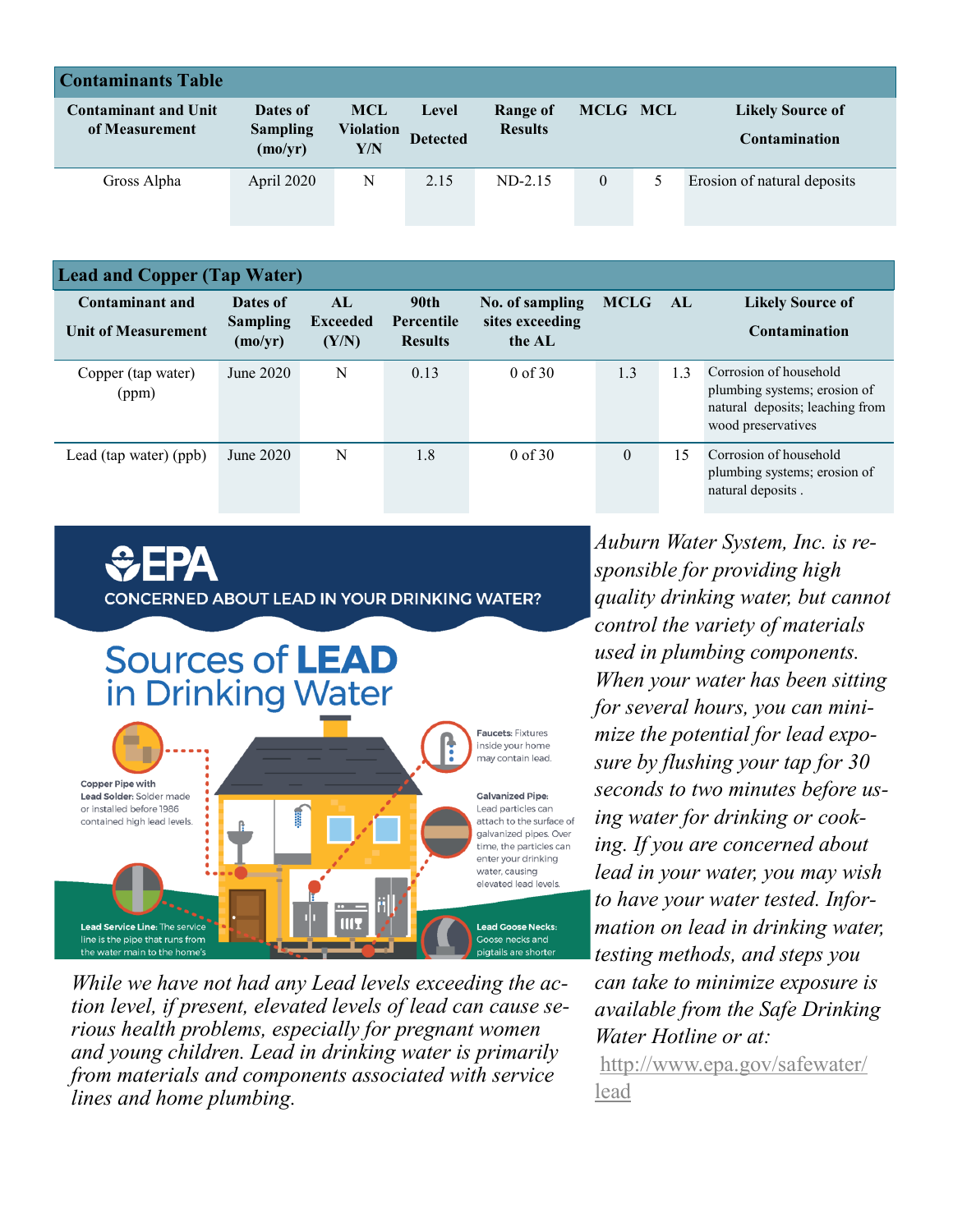## *CONTAMINANTS TABLE CONTINUED*

| <b>Inorganic Contaminants</b>                        |                                        |                                       |                          |                                   |             |            |                                                                                                                                                                              |  |  |  |
|------------------------------------------------------|----------------------------------------|---------------------------------------|--------------------------|-----------------------------------|-------------|------------|------------------------------------------------------------------------------------------------------------------------------------------------------------------------------|--|--|--|
| <b>Contaminant and</b><br><b>Unit of Measurement</b> | Dates of<br><b>Sampling</b><br>(mo/yr) | <b>MCL</b><br><b>Violation</b><br>Y/N | Level<br><b>Detected</b> | <b>Range of</b><br><b>Results</b> | <b>MCLG</b> | <b>MCL</b> | <b>Likely Source of</b><br>Contamination                                                                                                                                     |  |  |  |
| Arsenic (ppb)                                        | April 2020                             | N                                     | 3.8                      | $ND -4.1$                         | $\theta$    | 10         | Erosion of natural deposits;<br>runoff from orchards; runoff<br>from glass and electronics<br>production wastes                                                              |  |  |  |
| Barium (ppm)                                         | April 2020                             | N                                     | 0.02                     | $0.003 - 0.018$                   | 2           | 2          | Discharge of drilling wastes;<br>discharge from metal refineries;<br>erosion of natural deposits                                                                             |  |  |  |
| Fluoride (ppm)                                       | April 2020                             | N                                     | 0.13                     | $0.11 - 0.13$                     | 4           | 4          | Erosion of natural deposits;<br>discharge from fertilizer and<br>aluminum factories. Water<br>additive which promotes strong<br>teeth when at optimum level of<br>$0.7$ ppm. |  |  |  |
| Sodium (ppm)                                         | April 2020                             | N                                     | 5.8                      | $1.5 - 5.8$                       | N/A         | 160        | Salt water intrusion, leaching<br>from soil.                                                                                                                                 |  |  |  |

| <b>Volatile Organic Contaminants</b>          |                             |                                |                 |                            |             |            |                                                       |  |  |
|-----------------------------------------------|-----------------------------|--------------------------------|-----------------|----------------------------|-------------|------------|-------------------------------------------------------|--|--|
| Contaminant and<br><b>Unit of Measurement</b> | Dates of<br><b>Sampling</b> | <b>MCL</b><br><b>Violation</b> | Level           | Range of<br><b>Results</b> | <b>MCLG</b> | <b>MCL</b> | <b>Likely Source of</b>                               |  |  |
|                                               | (mo/yr)                     | Y/N                            | <b>Detected</b> |                            |             |            | Contamination                                         |  |  |
| Dichloroethane (ppb)                          | Apr 2020 -<br>Jan 2021      | N                              | 0.3             | $ND**$                     | $\theta$    |            | Discharge from<br>industrial chemi-<br>cal factories. |  |  |

\*\*Compliance is based on an average of quarterly data.

### **Stage 2 Disinfectants and Disinfection By-Products**

| Disinfectant or<br><b>Contaminant and</b><br><b>Unit of Measurement</b> | Dates of<br><b>Sampling</b><br>(mo/yr) | <b>MCL</b><br>Violation<br>Y/N | Level<br><b>Detected</b> | Range of<br><b>Results</b> | <b>MCLG</b>          | <b>MCL</b>      | <b>Likely Source of</b><br>Contamination     |
|-------------------------------------------------------------------------|----------------------------------------|--------------------------------|--------------------------|----------------------------|----------------------|-----------------|----------------------------------------------|
| Stage 1: Chlorine<br>(ppm)                                              | $Jan.-Dec.$<br>2021                    | N                              | 0.93                     | $0.81 - 0.98$              | <b>MRDLG</b><br>$=4$ | $MRDI =$<br>4.0 | Water additive used to control<br>microbes   |
| Haloacetic Acids<br>$(HAA5)$ (ppb)                                      | Aug. 2021                              | N                              | 2.2                      | $ND-2.2$                   | N/A                  | MCL<br>$=60$    | By-product of drinking water<br>disinfection |
| <b>Total Trihalomethanes</b><br>(TTHM)(ppb)                             | Aug. 2021                              | N                              | 11.6                     | $1.1 - 11.6$               | N/A                  | MCL<br>$= 80$   | By-product of drinking water<br>disinfection |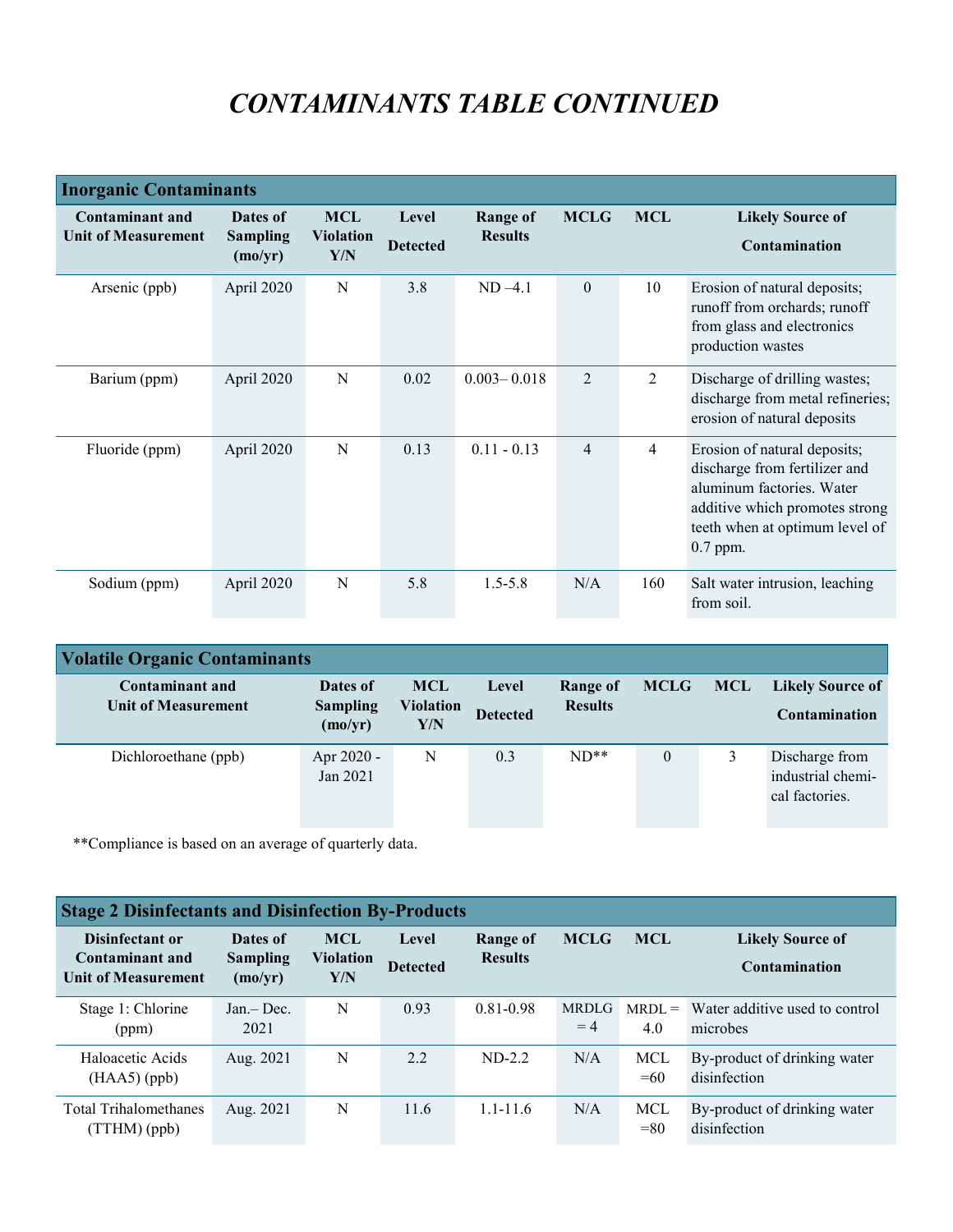*In 2021, the Florida Department of Environmental Protection performed a Source Water Assessment on our system for which it indicated no potential sources of contamination near our wells. The assessment results are available on the FDEP Source Water Assessment and Protection Program website at https://fldep.dep.state.fl.us/swapp/.*



*The sources of drinking water (both tap water and bottled water) include rivers, lakes, streams, ponds, reservoirs, springs, and wells. As water travels over the surface of the land or through the ground, it dissolves naturally occurring minerals and, in some cases, radioactive material, and can pick up substances resulting from the presence of animals or from human activity.*

*Contaminants that may be present in source water include:*

- *(A) Microbial contaminants, such as viruses and bacteria, which may come from sewage treatment plants, septic systems, agricultural livestock operations, and wildlife.*
- *(B) Inorganic contaminants, such as salts and metals, which can be naturally-occurring or result from urban storm water runoff, industry al or domestic wastewater discharges, oil and gas production, mining, or farming.*
- *(C) Pesticides and herbicides, which may come from a variety of sources such as agriculture, urban stormwater runoff, and residential uses.*
- *(D) Organic chemical contaminants, including synthetic and volatile organic chemicals, which are by-products of industrial processes and petroleum production, and can also come from gas stations, urban stormwater runoff, and septic systems.*
- *(E) Radioactive contaminants, which can be naturally occurring or be the result of oil and gas production and mining activities.*

*In order to ensure that tap water is safe to drink, the EPA prescribes regulations, which limit the amount of certain contaminants in water provided by public water systems. The Food and Drug Administration (FDA) regulations establish limits for contaminants in bottled water, which must provide the same protection for public health.*

*Drinking water, including bottled water, may reasonably be expected to contain at least small amounts of some contaminants. The presence of contaminants does not necessarily indicate that the water poses a health risk. More information about contaminants and potential health effects can be obtained by calling the Environmental Protection Agency's Safe Drinking Water Hotline at 1-800-426-4791.*